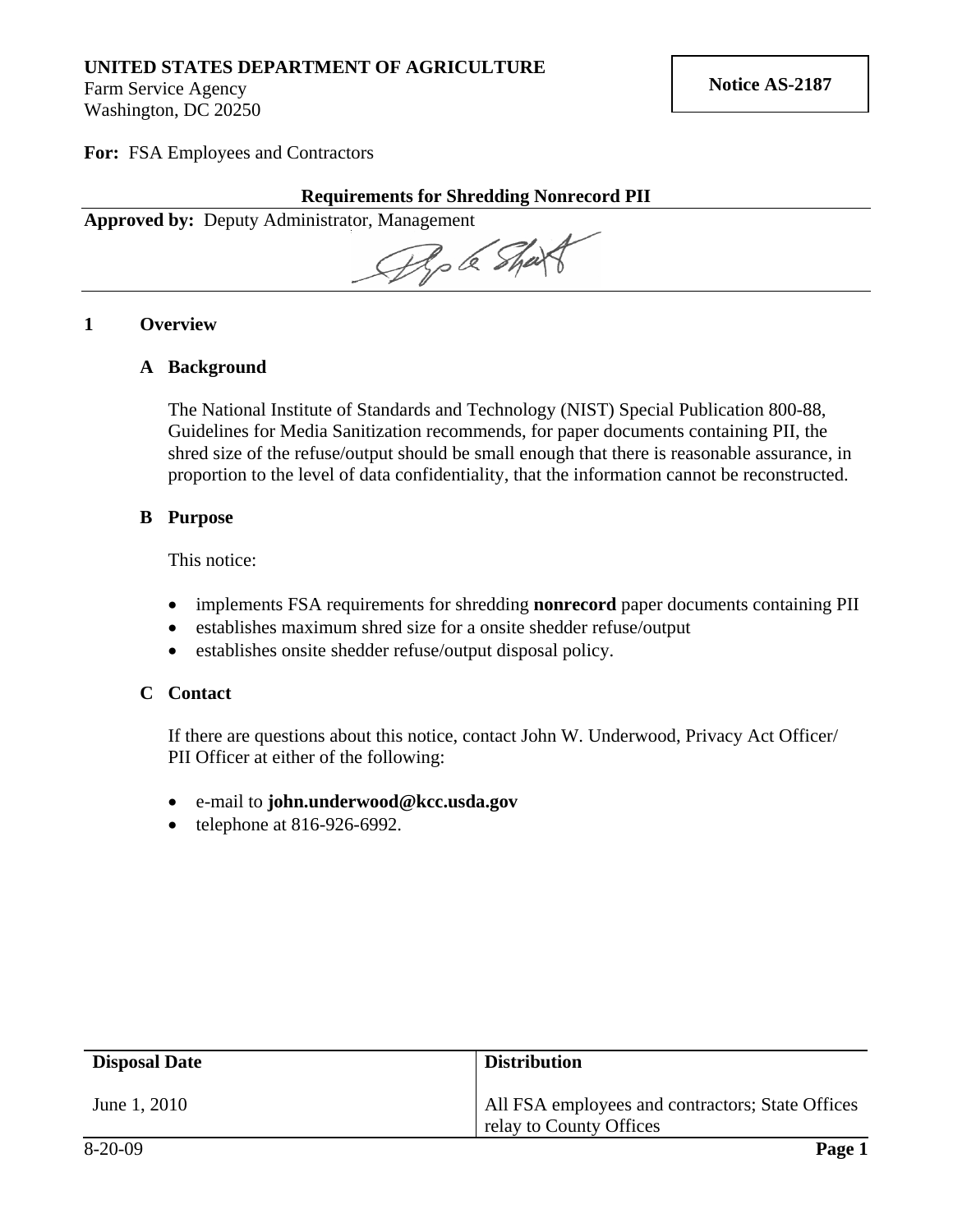## **2 Shredding Only Nonrecords**

## **A Nonrecords Containing PII**

This notice applies **only** to **nonrecord** paper documents containing PII that have **not** been and/or will **never** be entered into an official system of records.

**Important:** A **nonrecord** paper document is a document that will **not** serve to document the agencies':

- decisions
- functions
- operations
- policies
- procedures
- other government activities.

A nonrecord is also a copy/printout of an official record that has been preserved **only** for the convenience of reference or an exact copy of official record material on which **no** additional operational or administrative handwritten notation action has been recorded.

## **B Not for Official Records**

This notice **does not** supersede and/or replace guidance about:

- official record disposal
	- **Note:** Official records are records where management/disposition is covered by the Federal Records Act, 44 U.S.C. 3101-3102.
- requirements to retain documentary material that is subject to a litigation hold or a records retention freeze.

## **3 Disposing of Nonrecord Paper Documents Containing PII**

#### **A Complete Shredding**

Shredding paper documents containing PII shall be considered complete **only** when there is reasonable assurance, in proportion to the level of data confidentiality, that the information **cannot** be reconstructed.

## **B Maximum Shred Size for Refuse/Output of Shredders in FSA Offices**

When shredding paper documents containing PII, the maximum shred size (refuse/output) of a PII compliant shredder shall be **no** larger than 3/32" x 19/32" micro-cut particles.

**Note:** Because of maximum shred size requirements, FSA offices shall **not** use strip style shedders for shredding paper documents containing PII.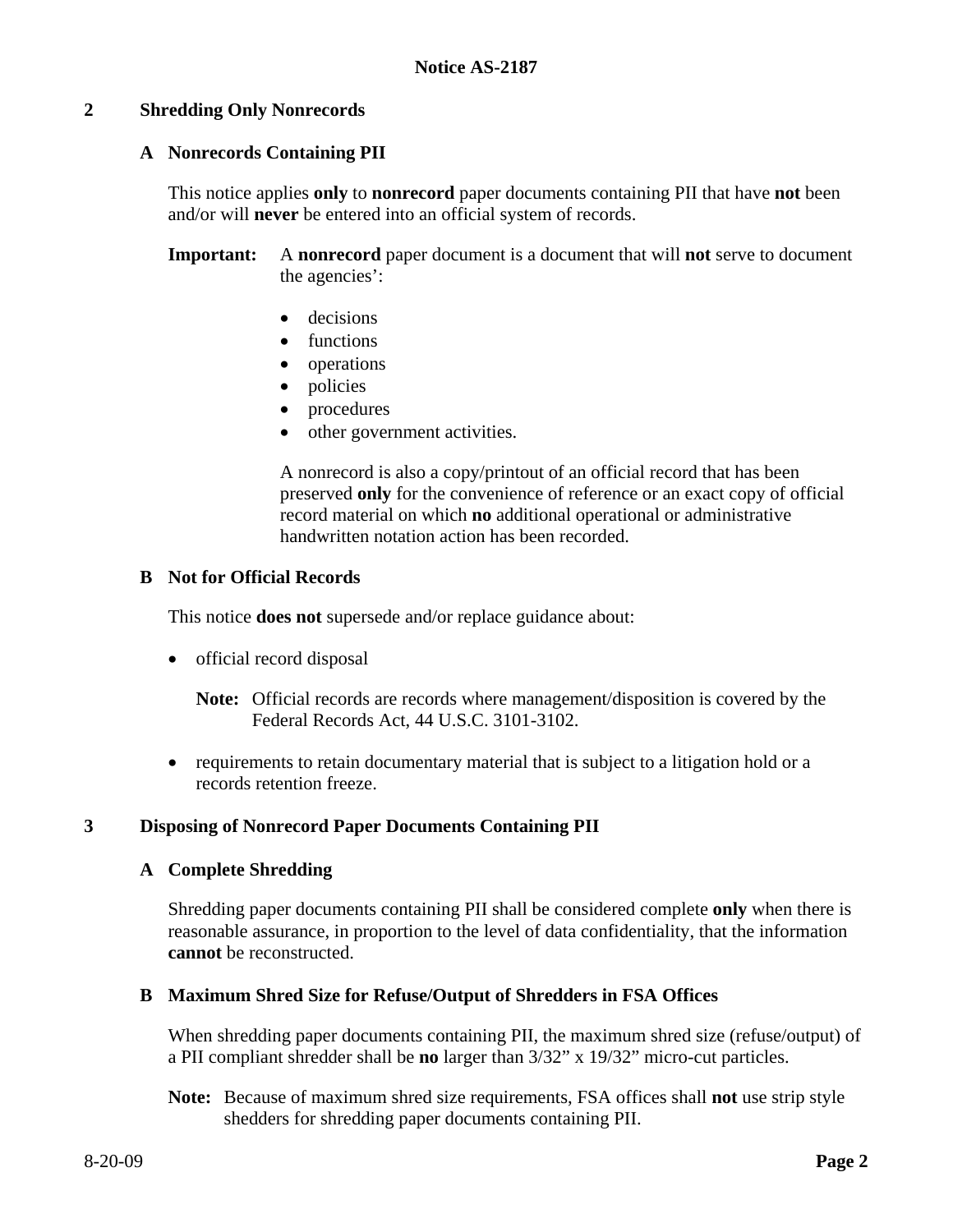## **3 Disposing of Nonrecord Paper Documents Containing PII (Continued)**

## **C Shredding Paper Documents Containing PII**

The **only** approved method of permanent disposal for nonrecord paper documents containing PII is by shredding. Approved shredding methods are as follows:

- using a shredder that produces shredded refuse/output **not** to exceed the maximum shred size (subparagraph B)
- contracting with an approved shredding vendor (bonded and insured professional document shredding service) to perform PII paper document shredding.
	- **Note:** The approved shredding vendor may perform shredding at the FSA office (mobile destruction capability) or transport the paper documents to the vendor's central destruction facility.
	- **Important:** The maximum shred size requirement **does not apply** when FSA offices use an approved, professional document shredding service. When using an approved document shredding service, paper documents containing PII shall be placed in a locked onsite shred bin while awaiting destruction.

Onsite shred bins shall **not** be released to the document shredding service for destruction until the shred bin is at least 75 percent full, ensuring that paper documents containing PII are sufficiently commingled, thereby reducing the potential of paper documents being reconstructed after vendor shredding occurs.

#### **D FSA Office Shredder Output Disposal**

Once shredded, output no longer poses a PII concern and shall be disposed of according to established local policy.

**Note:** FSA office shredder collection bins shall **not** be emptied until the bins are at least 75 percent full, ensuring that shredded documents containing PII are sufficiently commingled.

## **E Unshredded Paper Documents Containing PII**

Under **no** circumstances shall **unshredded** paper documents containing PII be placed into a:

- trash can
- recycle bin.